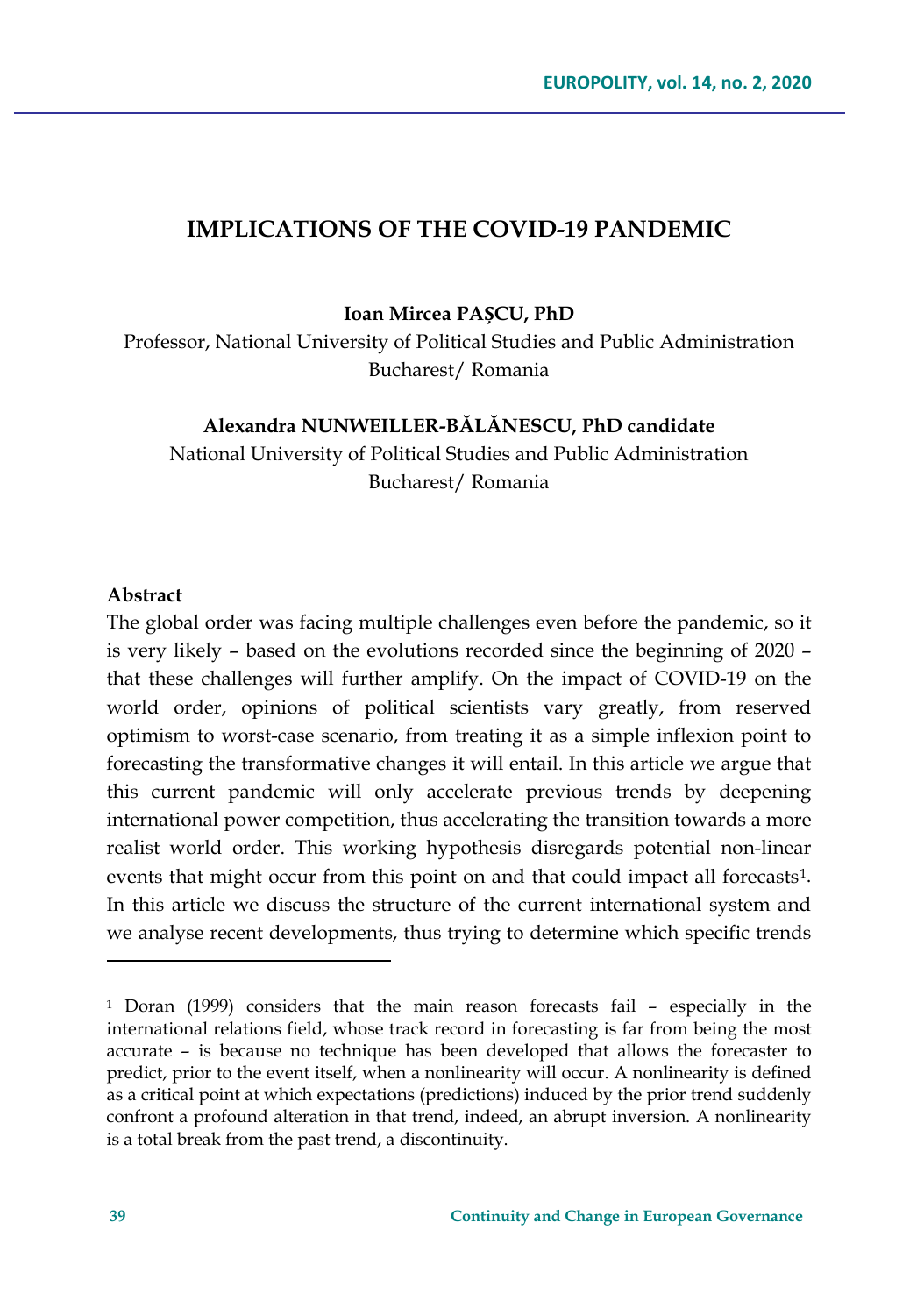will be accelerated. Furthermore, we examine the "lessons" learned so far and try to determine what can be done to limit the consequences of the pandemic, at least at the national level.

**Keywords:** COVID-19; world order; multilateralism; democracy; US; EU; China; Romania.

# **1. THE INTERNATIONAL CONTEXT**

For several years it has become clear that the current world order<sup>[1](#page-1-0)</sup>, resulting at the end of World War II and based on multilateralism, has begun to rapidly deplete its resources. Consequently, the feeling that the "game" is coming to an end and the "players" are exhausting their "cards", which requires a "reshuffling" for the start of a new "game", is gaining more and more momentum. It is argued that this order was destined to fail from the start, as it contained the seeds of its own destruction mainly because it required all liberal states in the system to pursue a highly revisionist and wildly ambitious policy of regime change and because it required a deep hyperglobalization that ultimately caused major economic and political problems inside the liberal democracies (Mearsheimer 2019).

Usually, such a reshuffling of "cards" and the beginning of a new "game" took place either through a major economic crisis or a war, both phenomena that overturned the hierarchy of great powers and affected the institutional architecture of the international order that existed until then. If, similarly to what happened between 1929-1933, the international system already faced a financial crisis (in 2008), this time it was not followed - yet, at least – by a war, as it did in the 1930'. However, the current COVID-19 pandemic has even wider consequences than a war: if in the case of both world wars, it took years before

<span id="page-1-0"></span><sup>1</sup> Defined by Mearsheimer (2019, 9) as "an organized group of international institutions that help govern the interactions among the member states, which is created and managed by the great power(s)".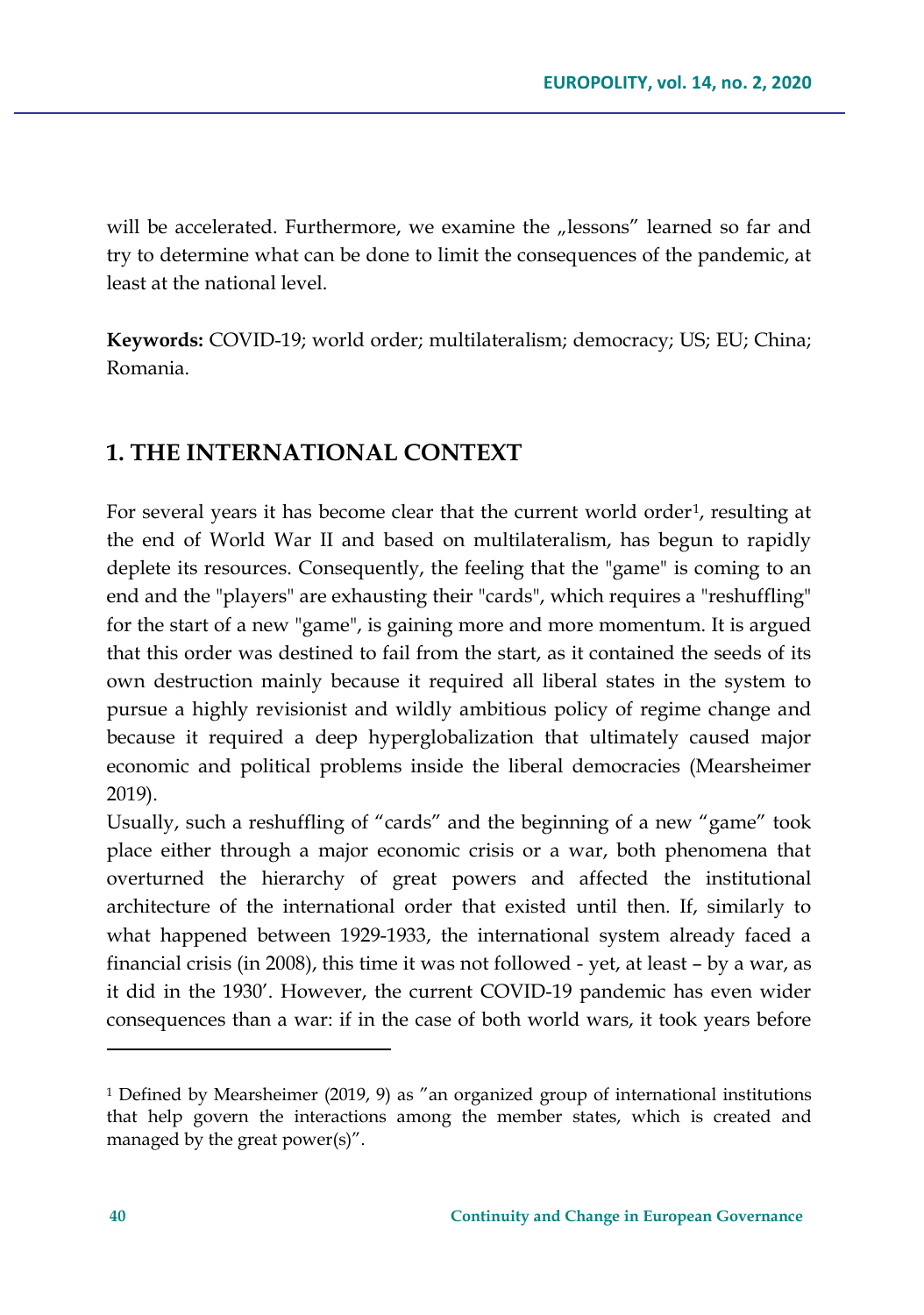they truly engaged a large enough number of actors to be called world wars (while entire areas of the planet still remained unaffected), this time the effect was almost instantaneous and its consequences are global from the start, facilitated by the very phenomenon of globalization (which is now itself under question).

It is worth noting that, for most of human history, plagues and pandemics have had significant effects (Drezner 2020, 5) on political strategy and sometimes they even led to the downfall of empires<sup>[1](#page-2-0)</sup>, despite being far less studied than other types of crises. It is true that economic crises and wars do happen more often than global pandemics and their effects are much more easily traceable in a cause-effect logic. But it is also true that the more interconnected and open the world is, the more it is prone to pandemics and the more it is vulnerable to its effects, while no individual state can shut itself completely from the others to try to manage the crisis alone.

#### **2. TRENDS IN THE INTERNATIONAL SYSTEM**

COVID-19 is affecting relations between states, in many cases, for the worse (Wang 2020, 2). While it is too early to tell what the crisis means for the future of international relations, based on the evolutions of the last months, it seems likely that the pandemic will continue to accelerate the trends that already shaped international relations in the previous years.

For several years, primarily as a result of the actions of the United States (initially the main architect of the postwar world order based on multilateralism), a new paradigm based on unilateralism has begun to prevail in international affairs. In fact, the new US National Security Strategy (December 2017) declared that the main feature of the international system is already the deepening of great power competition, with China becoming the main potential

<span id="page-2-0"></span><sup>1</sup> One of such first accounts comes from Thucydides and his analyses on the plague's effects on Ancient Greece strategy and its eventual decline.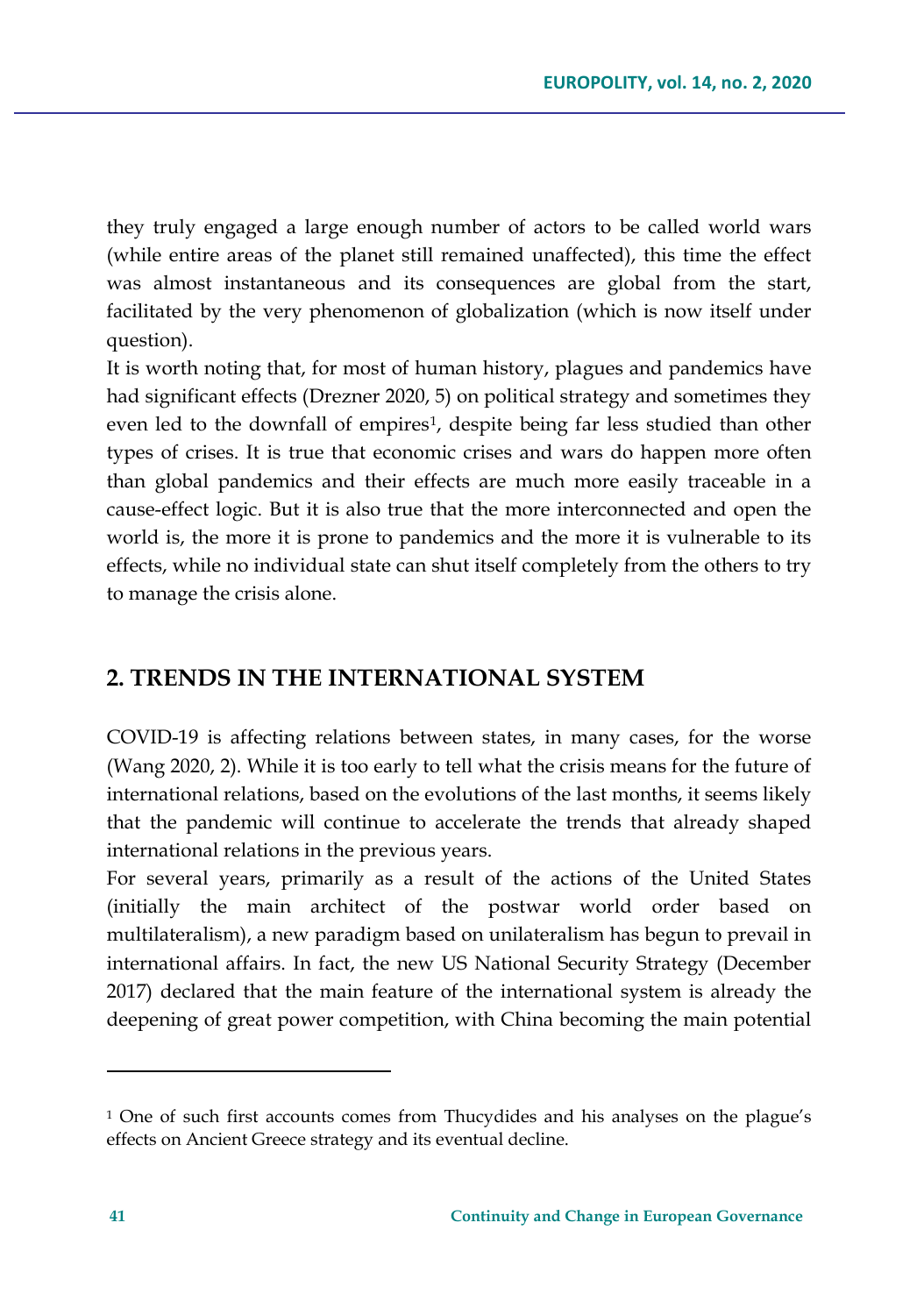opponent. The COVID-19 pandemic, which affected both major competitors, is a catalyst for the disputes between the two superpowers, as well as an element of fracture in the model of interaction between them, but also between the other powers. If Europe attempts to stay on the sidelines of the Sino-American rivalry, it will mean the end of NATO (as it will become irrelevant to the new competition) and Europe's nations will be forced to assume full responsibility for their own defense (Walt 2020, 18). Even though transatlantic relations were strained in the last 4 years, it now seems that Europe will more eagerly take Washington's side (especially after Biden's victory in the presidential elections), although it is very difficult to predict what the future holds, especially during a crisis. However, if Europe would remain on the sidelines, great power competition between the US and China will intensify even further (as they are not discouraged by the other's allies) without Europe being ready to play at the "big chess board" yet.

International organizations have lacked the resources and authority to lead effective responses and support vulnerable countries, while various controls by states were enacted in a haphazard, unilateral way that impaired their effectiveness and added to discord (Wang 2020, 8), providing a further blow to global governance and multilateralism.

Authoritarian governments were enjoying a remarkable comeback even before the pandemic began: according to Freedom House, 2019 was the 14th consecutive year in which global freedom declined, and in 2017 the Economist magazine's annual Democracy Index downgraded the United States from the status of "full" to "flawed" democracy (Walt 2020, 8). COVID-19 is strengthening these trends as well, at least in the short-term, as a direct result of the measures adopted by governments all around the globe (greater surveillance of their population, restrictions of movement, travel bans, etc.) with no clear end in sight. While democracies have been thought to be better able to detect and respond to famines, pandemics, and other public health crises, largely because information tends to travel faster in open societies and leaders who are accountable to the public have greater incentives to respond quickly (Ben-Ami 2020), in the context of COVID-19 things are less clear. According to Rachel Kleinfeld of the Carnegie Endowment "the record (as of March 2020) does not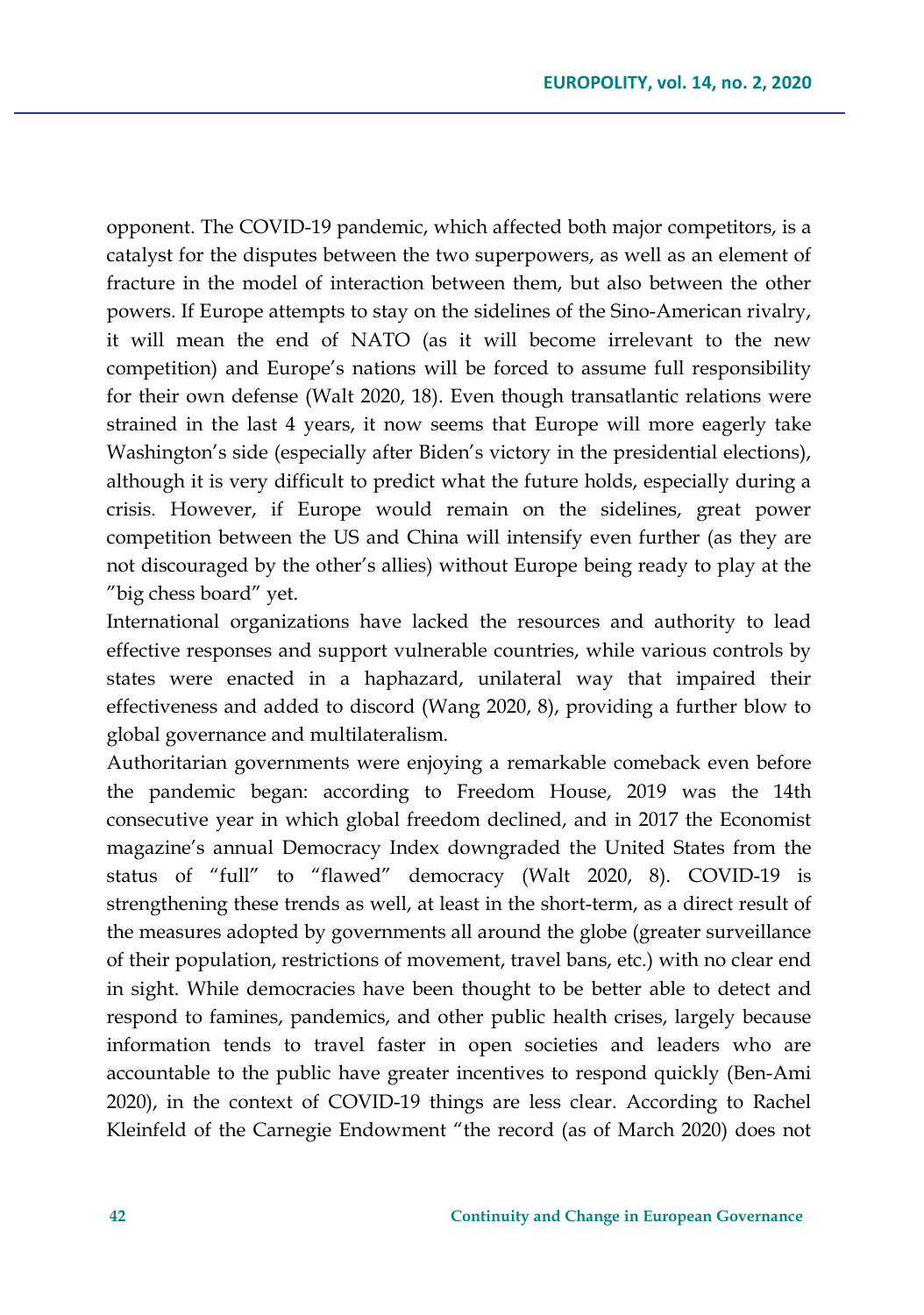show a strong correlation between efficacy and regime type" (Kleinfeld 2020), which poses some serious concern. If democracy is being sacrificed by the need for increasing control motivated by the pandemic states that adopt authoritarian type of policies question its utility even more.

Given that the prevention of the resurgence of the COVID-19 pandemic (multiples waves) and the prevention of a recurrence of such a situation in general is becoming the main concern of states throughout the international system, there are arguments that support, on the one hand, a decrease in the importance of the military factor, and on the other hand, an increase in its importance. Just as in the spring of 1918 the German Imperial Army had to cancel the third phase of the offensive against the Allies due to the Spanish flu, now there are reports of a decline in military production, for example, in Russia, due to the effects of the pandemic as it is facing internal public health and political problems. But the pandemic has also impacted the Allies, as NATO's readiness weakened due to restricted exercises and troop mobility (Cimmino, Kroenig and Pavel 2020**,** 3). While the entrenched views of what constitutes a threat to national security are often skewed toward military threats such as weapons of mass destruction, this pandemic is also a reminder that health security is critical to national security and, in the aftermath of COVID-19, it may do well for countries to bring health security—the freedom from diseases and access for all to primary healthcare—back to mainstream national security thinking (Caballero-Anthony 2020, 42-43). Furthermore, the COVID-19 crisis gives a real-life sense of what bioterrorism could look like and from that there are lessons to be learned for any defence institution (Tardy 2020, 20).

It also important not to neglect the possibility that the authorities in one country or another, faced with an inability to manage the pandemic domestically, will knowingly cause an international crisis in order to divert attention from the mismanagement of the pandemic towards an "external threat". Furthermore, in the absence of an outside enemy, in some countries the narrative has aimed to reconstruct a state-based threat by linking the origin of the virus to a foreign country (Tardy 2020, 14), which can have serious consequences for the stability of the international order.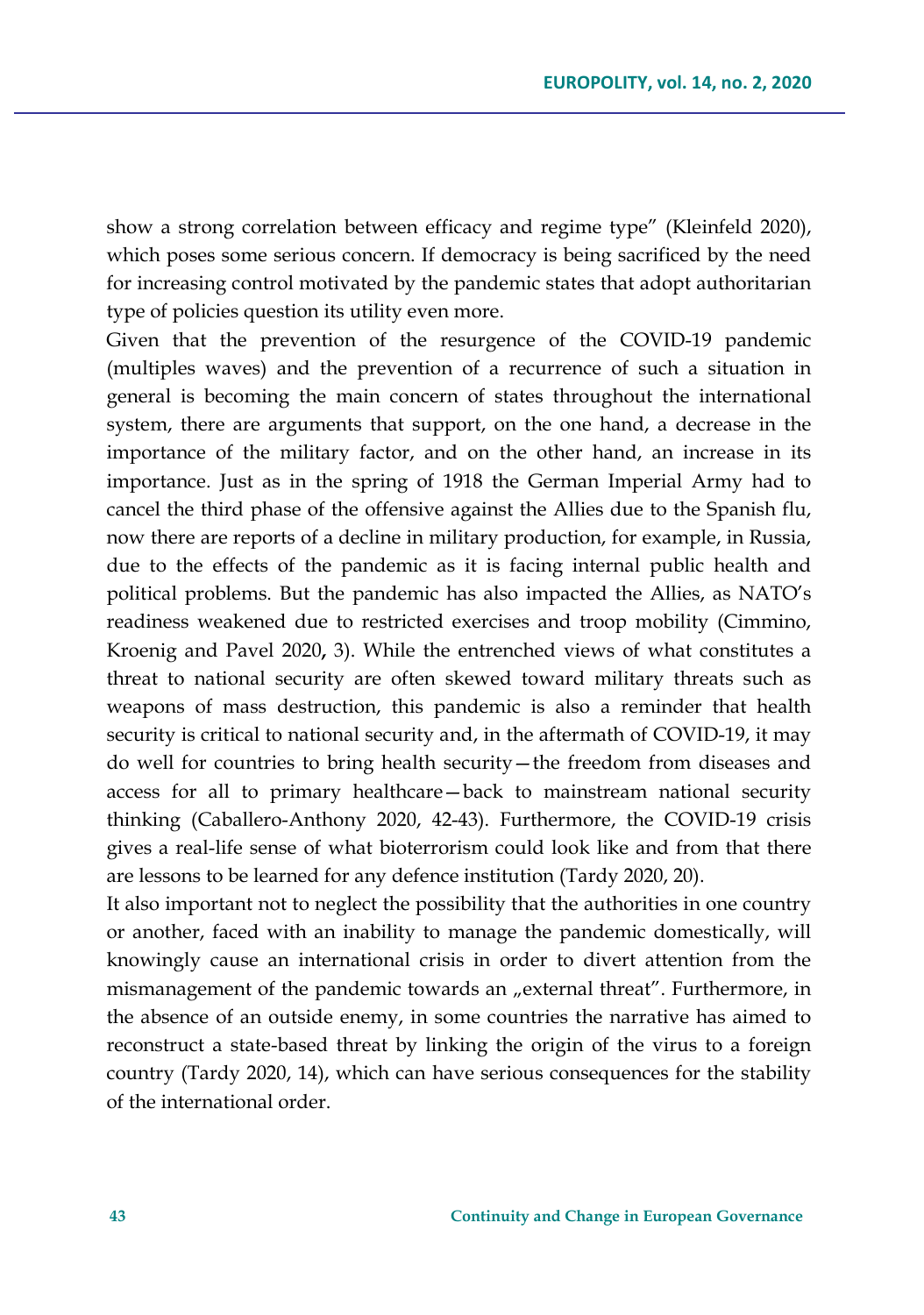Beyond the aspects of the military interaction between the great powers, the economic consequences of the pandemic are instinctively perceived as major, despite the fact that no one knows exactly what they will be and what differentiated impact they will have on the great powers. For example, the relocation of Chinese production back to the countries of origin - which started shortly after the crises emerged - is an increasingly prevalent phenomenon (although still limited to certain sectors). This creates, at least in the short term, difficulties for the Chinese economy, and in the medium and long term it might generate a reorientation towards the internal market. China's economy contracted for the first time in almost half a century, shrinking by 6.8 percent in the first quarter of 2020 (McDonald 2020) and while China is prepared to inject trillions of yuan into the economy, Chinese officials will have to lower growth expectations for 2020 (Yao 2020). Russia and the US also have economic difficulties caused by the pandemic. US's stock markets are highly volatile, while unemployment is sky-rocketing, leaving the country vulnerable to a recession. The drastic drop in oil prices also widows Russia's economy substantially from its main source of external income, with a negative impact, including on its ambitions for military power.

Recent years have seen a rise in anti-globalization sentiment and push back against the cross-border flow of goods, capital and people, primarily in industrialized countries (Wang 2020, 5). COVID-19 seems to reinforce these tendencies. Economic globalization as we know it seems to have stopped, and may even reverse. Given that even the "exit" from the pandemic is differentiated, both exports, which will have to be absorbed by the domestic market, and imports, which will have to be replaced by domestic production, will suffer. Under these conditions, it can be anticipated that most countries will seek to reduce their external dependence, satisfying as much as possible of their needs from domestic production, while at the same time expecting increased barriers to their exports. Inevitably, pre-pandemic flows of international trade will change significantly. This will have a direct impact on states' revenues and on their relative positions in the international hierarchy (just to make up for these losses, Germany has decided to directly support the economies of its main EU trading partners). While COVID-19 weakens some aspects of economic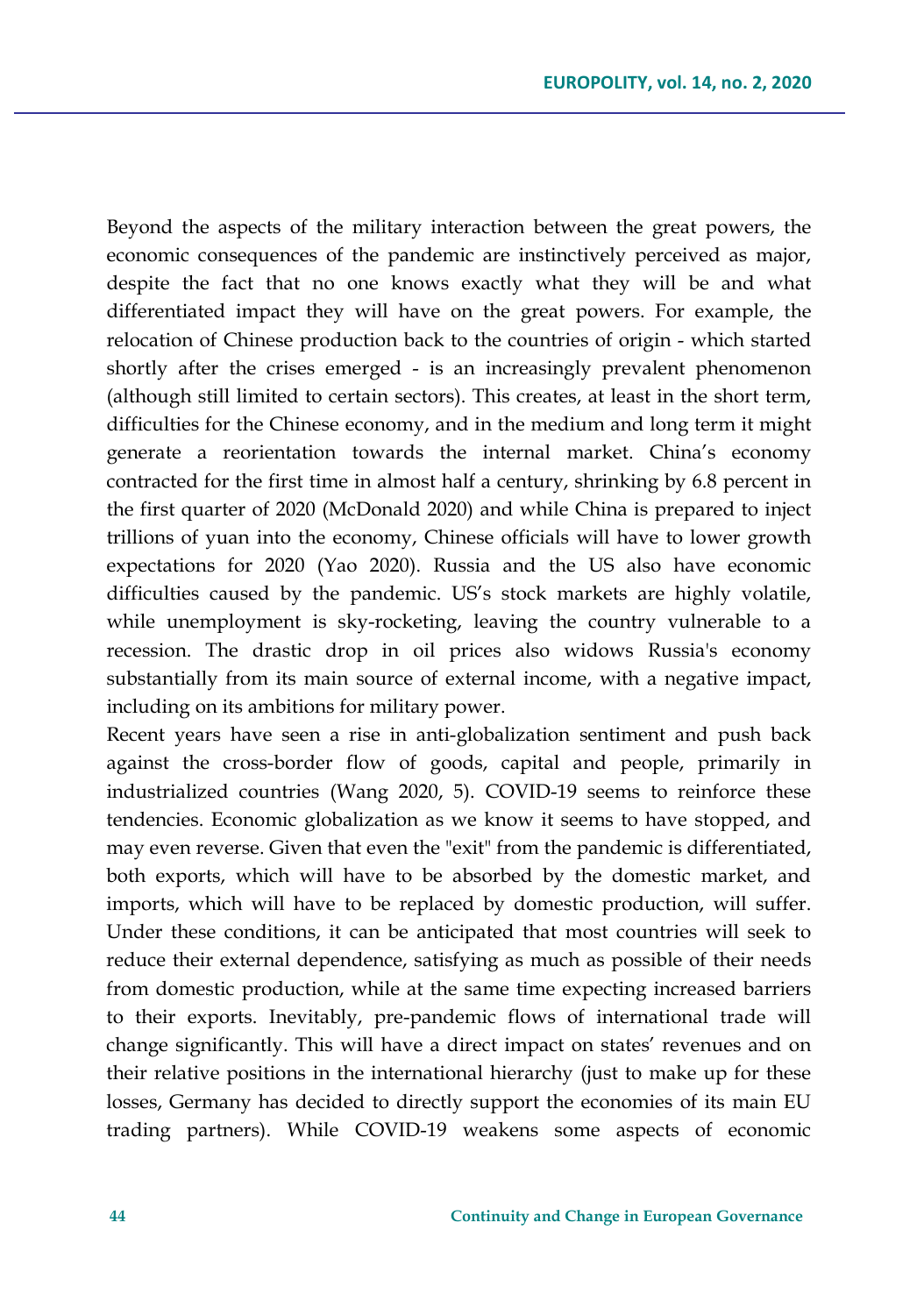globalization, the pandemic shows that "ecological globalization"[1](#page-6-0) is only getting stronger and regardless of what happens to the various vectors of economic integration, the growing effects of ecological globalization mean that the fates of different countries are deeply entwined (Wang 2020, 2-7).

Overall, starting from the thesis that, from 2021 onwards, we can expect the intensification of efforts to define a new world order, based much less on multilateralism, and more and more on unilateralism, in which joint action will be focused almost totally on the management of the pandemic and its effects, we will have to prepare to face a world much more selfish than it has been until now, in which the best friend of each state will be… that state itself.

In short, the post-COVID-19, the world will be less open, less free, less prosperous, and more competitive than the world many people were expecting only a few years ago (Walt 2020, 3). The upside is that this crisis is still ongoing and the die are still rolling – there are still choices to be made (one, for example, will have to do with the vaccine distribution), so the level of intensity of the competition is still uncertain and some consequences can still be mitigated, although the general trends are very difficult to reverse at this point.

### **3. COVID-19 and Europe's future**

As far as the European Union is concerned, we must note that it appears that it has failed the most important test - that of solidarity - which underlies its own raison d'être. Initially the EU only managed to act too little too late, preferring to witness the individual action of the Member States. We must also note EU's limited prerogatives in the public health sector (as it remains under the jurisdiction of Member States) and its relatively heavy bureaucracy (which always seem to be on the brink of failure in cases of crises and emergencies), but also members state's unwillingness to fully cooperate and coordinate while

<span id="page-6-0"></span><sup>1</sup> Ecological globalization refers to interdependence resulting from physical or biological processes, such as climate change, marine pollution, and pandemics.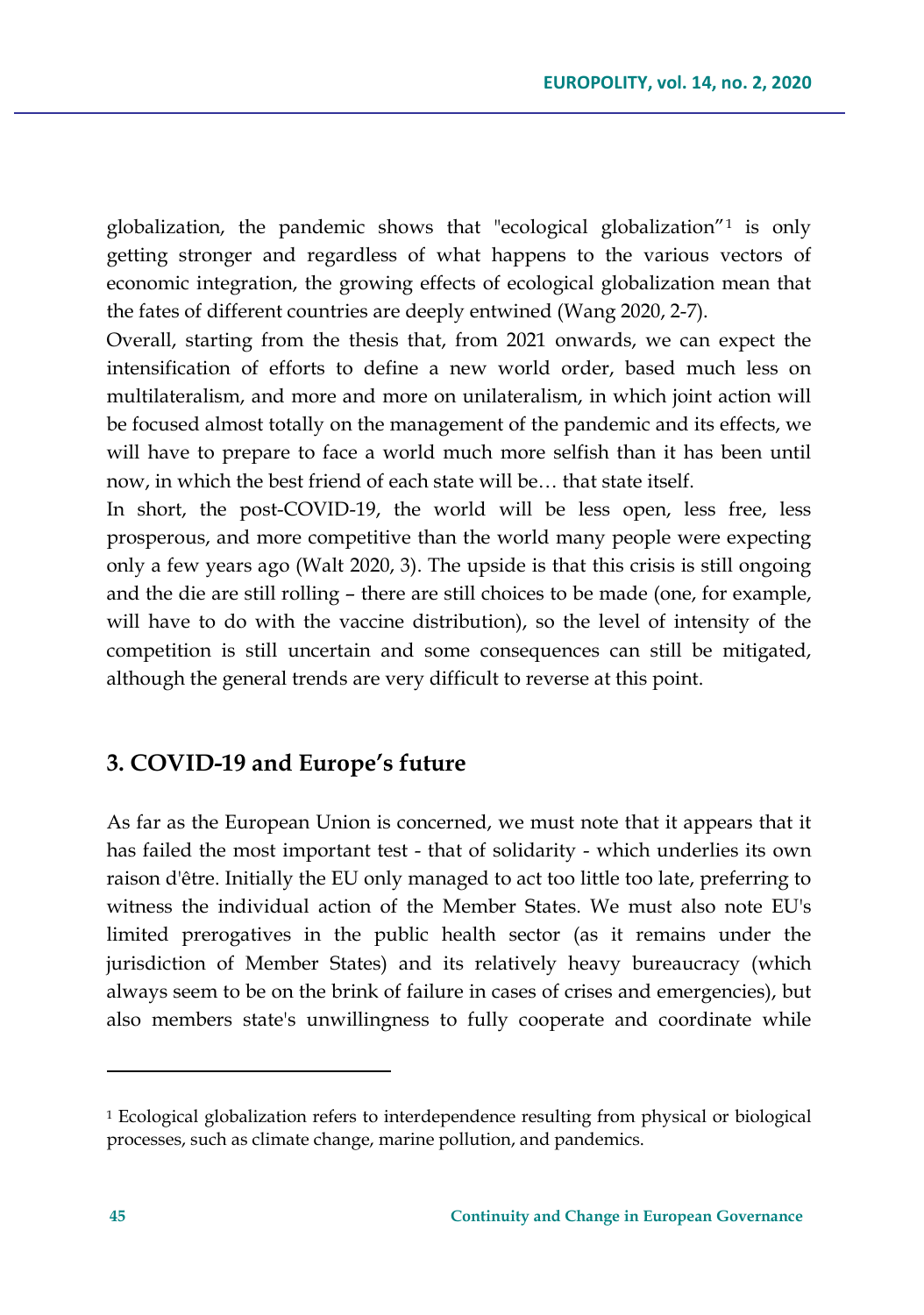closing borders and prohibiting exports of medical supplies even to other member states, such as Italy, which was in a dire situation in March 2020. In this context, China and Russia stepped in by sending medical supplies (some of which indeed proved to be sub-standard), but this proved their intention to acquire more soft power and even their ambition to be seen as an alternative to EU's apparent unresponsiveness. One survey showed that only a fifth of Italians think EU membership benefits Italy, while two-thirds believe membership is a disadvantage (Rough 2020). A more recent poll found a plurality of Italians thinking that the country should look more to China than the United States when developing alliances outside of Europe (Bechis 2020). While Europe seems to be stepping up its game during this crisis and even if these negative trends are difficult to fully reverse once the damage has been done, Europe can still "recover" on some of the issues especially if it manages to limit the impact of the economic crisis that will most likely follow this pandemic.

The security and defence policy of the European Union is also impacted by the COVID-19 crisis. Important differences from the previous Commission's priorities became evident even before the pandemic: for example, the European Defense Fund was halved in the budget proposal for the next financial framework 2021-2027, and funds for military mobility, one of the pillars of NATO cooperation - especially important for Central and Eastern European states - were significantly reduced. As anticipated, the next multiannual financial framework will focus on helping the EU rebuild after the COVID-19 pandemic and on supporting investment in the green and digital transitions, while the smallest share of the "big pie" (13.2 billion Euros) is earmarked for resilience, security and defence (European Council, 2020).

Beyond sacrificing defense to manage the new challenges posed by and following the pandemic, the sector of public health - a strictly national prerogative - is a major goal of the next financial framework. In this regard, we believe that the beginning of a process of integration of national health systems, following the model of "security and home affairs", should be initiated as soon as possible (even if a major obstacle will be the lack of solidarity during the pandemic). This ambition was also expressed by the President of the European Commission, Ursula von der Leyen, during her 2020 State of the Union Address: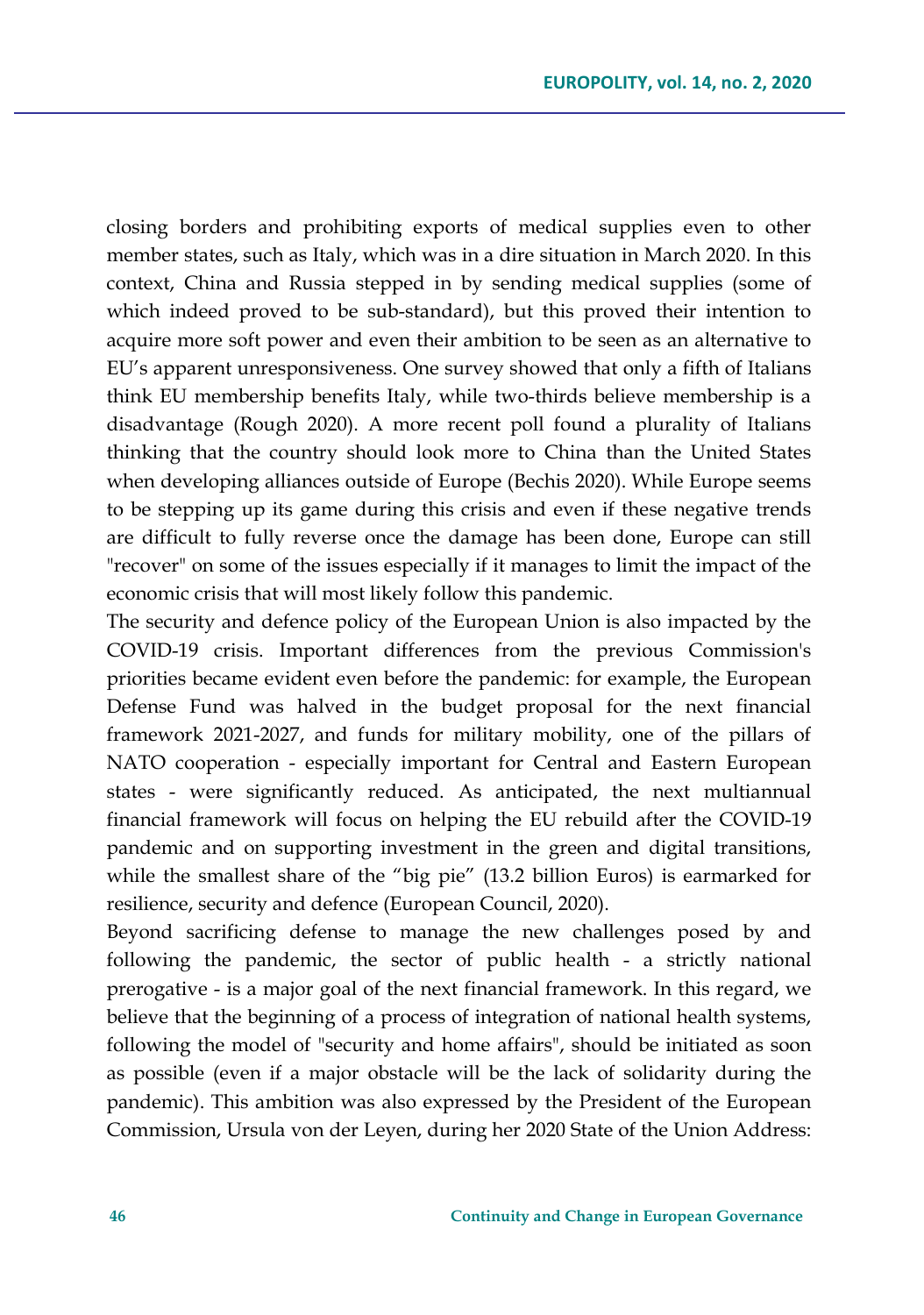"For me, it is crystal clear – we need to build a stronger European Health Union".

#### **4. THE GEO-STRATEGIC CONTEXT OF ROMANIA**

Although it is more than desirable for Romania to be involved from now on in shaping the parameters of the new world order, we must be aware that a middle-sized country is not allowed in the turf of grand politics, except when its geographical area comes to the attention of the great powers.

Multiple examples in Romania's history fully prove this reality, the most recent being that of its relevance in Afghanistan and Iraq: as long as the conflicts were ongoing, the logistical contribution of Romania was needed, but once they have either ended (Iraq) or are about to (with the withdrawal of American forces from Afghanistan), Romania's strategic relevance has diminished accordingly. It is also true that, through the illegal annexation of Crimea and the military destabilization of eastern Ukraine that followed, Romania's strategic relevance has partially bounced back. As a result of the pandemic (but not exclusively), it is possible that these developments will not be enough to maintain US's attention to Eastern Europe at the same level, especially given that, even officially, China has overtaken Russia as a focal point of US attention. Of course, this does not mean an abandonment by the United States, but rather an incentive for Romania to maintain its relevance, establishing the connection with the Middle East, an area that will undoubtedly continue to attract the attention of the great powers. Romania's new defence strategy (published in July 2020) highlights this ambition to strengthen its profile as a relevant international actor (in partnerships with its allies) by also strengthening cooperation with Middle Eastern countries and states involved in the region, with a view to making its own contribution to resolving the multiple crisis in the Middle East.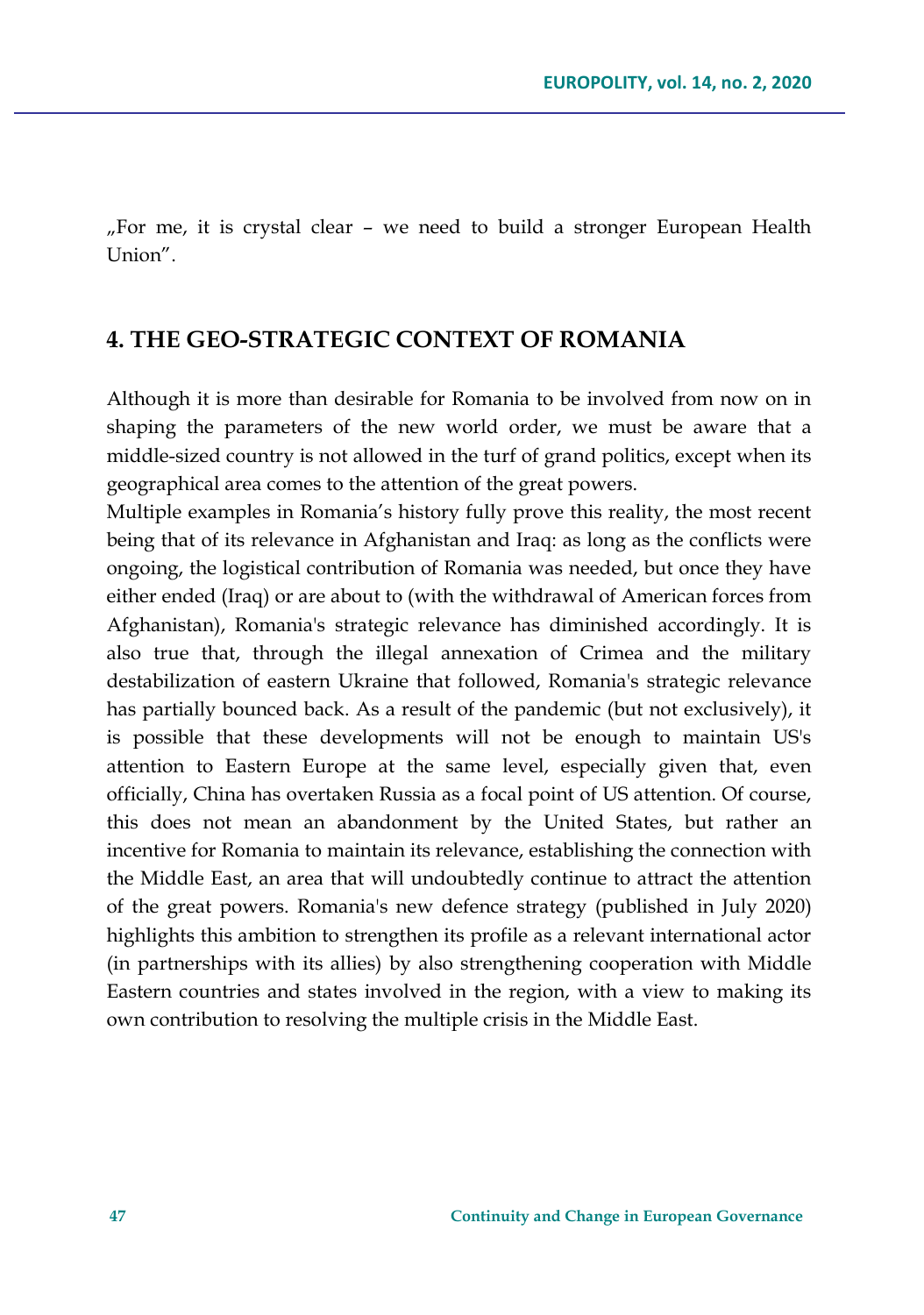# **5. THE INTERNAL CONTEXT. RECOMMENDATIONS FOR ROMANIA**

The crisis caused by COVID-19 caught the world unprepared to handle it, which doesn't come as much as a surprise since this pandemic can be considered a black swan type event – low probability, high impact. But the crisis is not just about the specific aspects of this pandemic - the speed and extent of the infection, the number of fatalities, the specific treatment needed or the distribution of the vaccine - but also about the vulnerabilities of the state's health systems, emergency management, administration, education, etc., which were forcefully brought into the spotlight. In this section we will focus on Romania's handling of the pandemic and the lessons we can learn from it (to strengthen internal, as well as external resilience), while some of them can also be applicable to other states.

The central idea is that the authorities need to make a serious analysis of these systems and how they have worked, correcting the shortcomings based on the lessons of the pandemic. This is imperative as we now have to expect similar situations to recur in the near or more distant future, which will exacerbate existing inequalities, both internationally and nationally. If these vulnerabilities seem easier to identify for the health system, due to the visibility gained during the pandemic, in terms of the crisis management system itself, it must be analysed from top to bottom, aiming at ensuring cohesion and efficiency, so that its actions no longer bear the imprint of improvisation, competition between components and a questionable legitimacy. In this context, the focus will have to be on the provision of the necessary reserves of medical supplies, which requires a special attention on the state reserve system, while the authorities will have to set up adequate national storage facilities and stop renting them from private entities, as they do now. Romania will have to evaluate the role of the Military in such circumstances, capitalizing on the recognized qualities of the military system - organization, equipment, command unit, coherence and discipline - to allow it to assume a proper role in such situations, along with its traditional missions.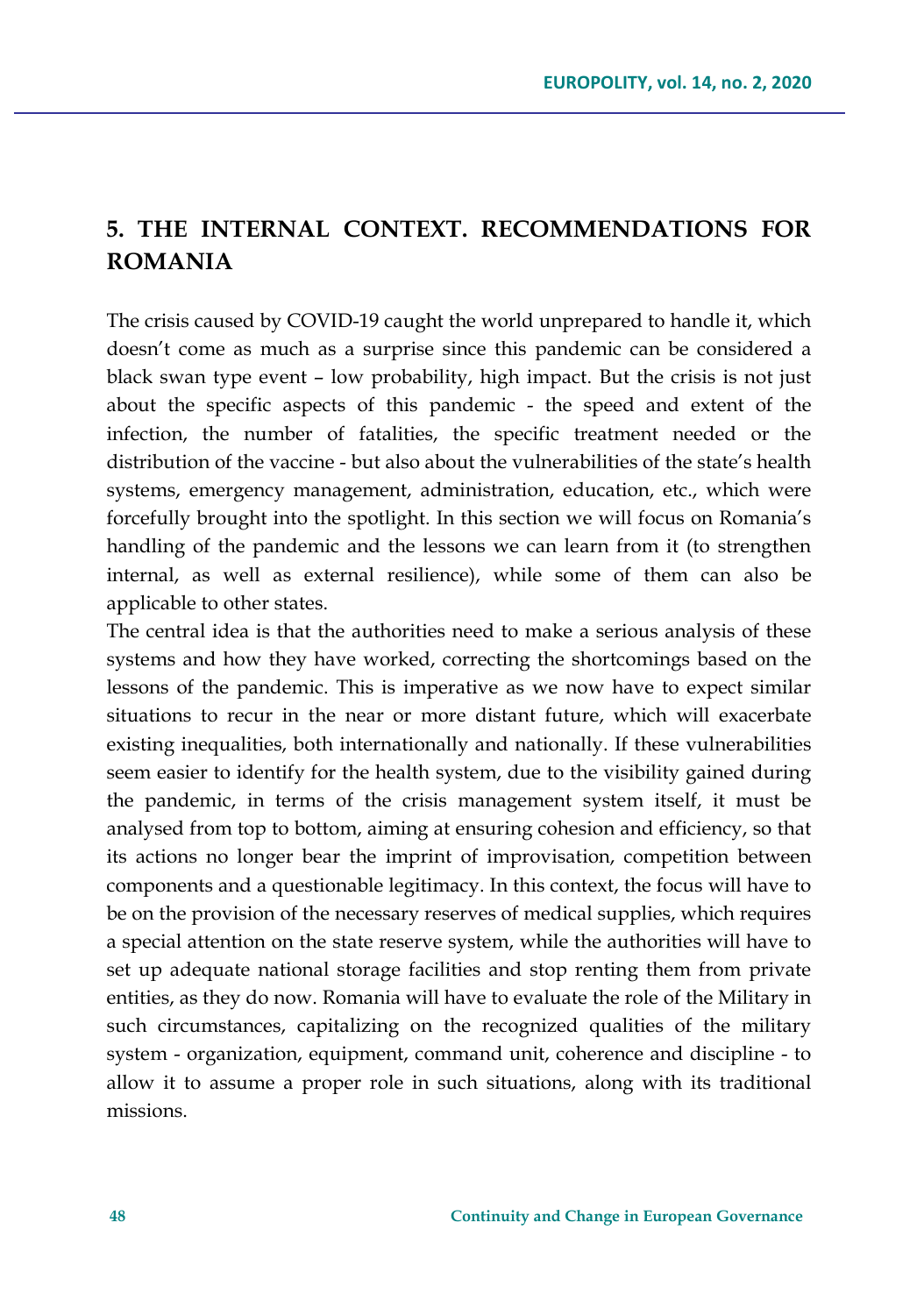Of course, one of the most important areas where urgent action is needed is the economy, which needs to be put back into operation urgently in order to quickly compensate for the months of inactivity and related losses in parallel with supporting the most affected sectors - tourism, transport, services in general, etc. Under the (ongoing) given conditions, the Romanian economy will have to rely increasingly, from now on, on the domestic market, whose absorption capacity of domestic production will have to be amplified accordingly.

The authorities must not lose sight of a major difference between the current crisis and that of 2008-2010: if the latter endangered the big banks firstly, the former endangers especially small businesses, which, in the case of the Romanian economy (without major companies), will amplify the magnitude of the crisis we are in. It is unfortunate that the measures taken by the authorities continue to negatively impact mostly small businesses, which have such a high share in the national economy as a whole.

To adequately address this health crisis and its consequences it is necessary to develop and rigorously implement an investment strategy that focuses on healthcare, including research (in which Romania has a long tradition), the pharmaceutical industry and education (especially the improvement of online teaching and evaluation systems). The latter will help us reduce our external dependencies and capitalize on the national creative potential, opening new venues for export and, through this, for international recognition.

Another element that will certainly affect the magnitude and speed of the recovery from this crisis, and which makes economists hesitant, is the impact of the psychological factor on the economic behavior of consumers<sup>[1](#page-10-0)</sup>. The impact of this factor is difficult to assess for now and more time needs to pass for it to be fully completely evaluated and eventually corrected, also due to the fact that the current crisis was amplified by panic. So far, people have been more careful to spend and more inclined to save (about 46% of Romanians responding to a ING survey<sup>[2](#page-10-1)</sup> said that they spent less money during the isolation period, above the

<span id="page-10-0"></span><sup>1</sup> For a detailed analysis of this phenomenon, see Seema Mehta, Tanjul Saxena and Neetu Purohit 2020.

<span id="page-10-1"></span><sup>2</sup> Published in July 2020 by Profit.ro.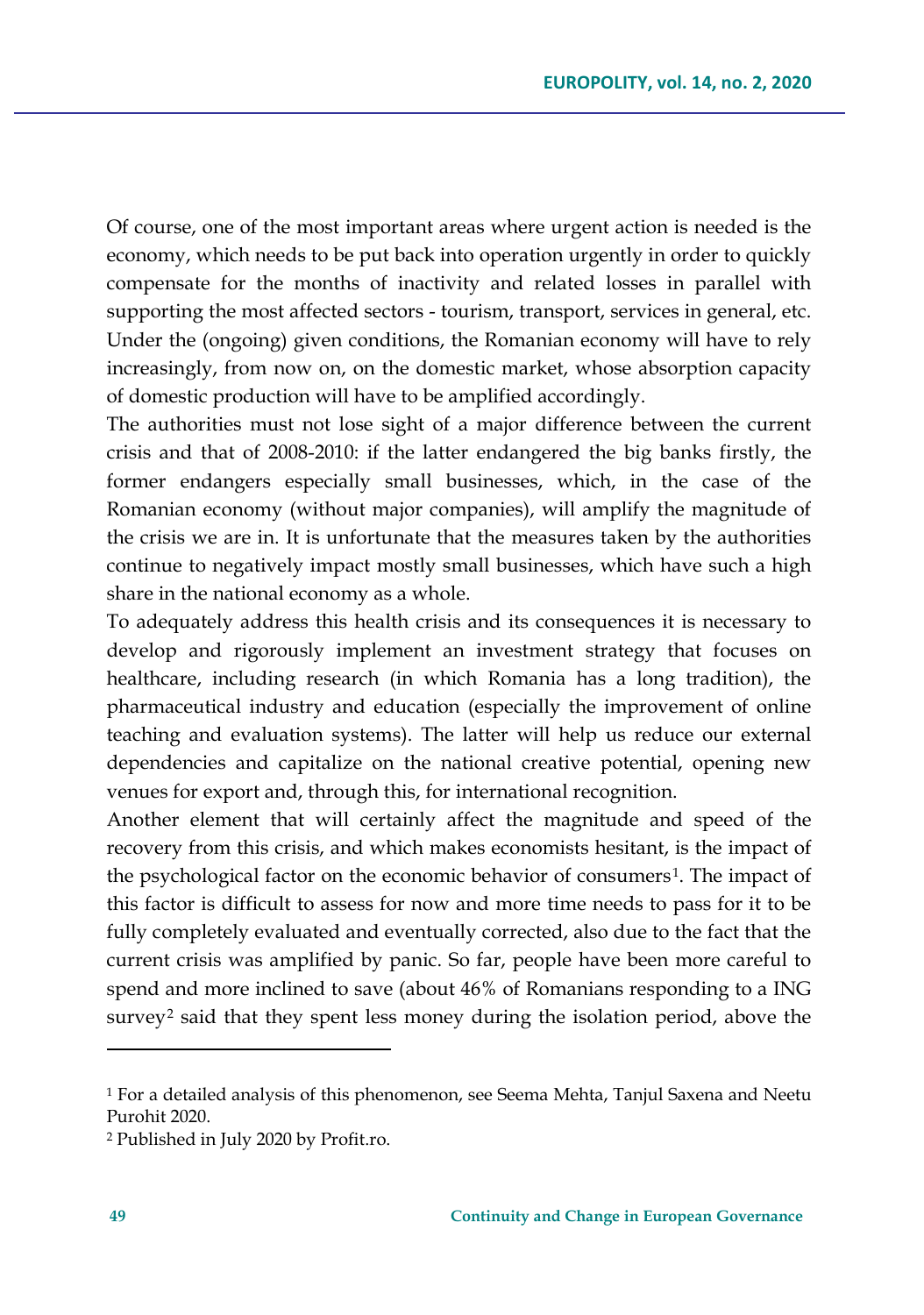European average of 44%), while a general shift in consumer sentiment has been observed world-wide, from a consumerist behaviour towards a more needinduced one (Mehta, Saxena and Purohit 2020, 297). These two factors, together with the impoverishment of large masses of unemployed citizens, will imperil the functioning of the internal market as an engine of economic recovery.

Overall, Romania will have to - if it wants to enhance its resilience and secure a better place in the new world order - to identify and amplify its comparative advantages. In this process, authorities will also have to re-evaluate abandoned industries and resume discontinued production.

Increased attention (not only from a political point of view) must be paid to those returning from the diaspora, as a large part of them worked in sectors tourism, services - which will continue to suffer in the countries where they came from, having to be absorbed by the national labour market. In ensuring this, the initiation of large infrastructure projects, supported by the state, is a frequently used way in such situations.

Last but not least, agriculture must be re-prioritized: food security is of the outmost importance. Attention will have to be paid to both large and small producers, which will have to be subsidized, and not just from EU funds. Collecting centers will have to be created for small producers, which should be connected to both the manufacturing industry and directly to consumers, including through supermarket chains. In this context, agricultural research will need to be properly revigorated and supported.

Of course, all these objectives require financial support, even massive, given that state resources are inevitably diminished as a direct result of "locking down" the economy. External financial assistance, especially after the recent downgrading of Romania's credit rating, will become more difficult/expensive to obtain. Romania will have to rely more and more on its own resources, or, in order to stimulate them, a change of approach form the part of the state financial authorities is needed. Revenue does not come faster from over-taxation or the imposition or heavy fines, but rather from lower taxation and the granting of tax incentives.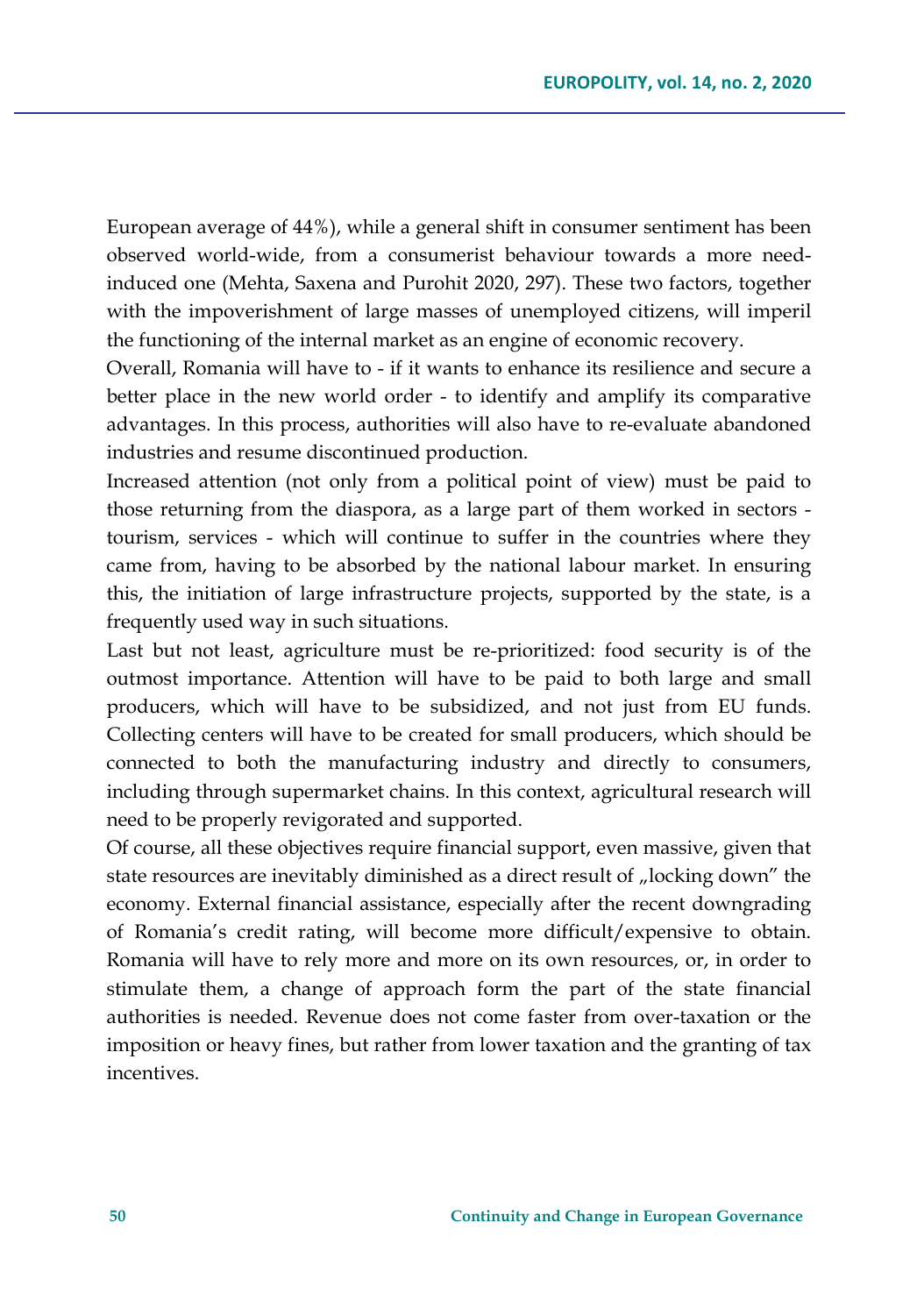## **ACKNOWLEDGEMENT**

We appreciate the research undertaken by SNSPA alumni Bizdrigheanu Bianca-Tania, Vasile Crețu, Frățila Ecaterina and Tănase Valentina during their practice at the Center for Strategic Studies that proved valuable for this article.

### **REFERENCES**

- Bechis, Francesco. 2020. "Polls show concerning effect of Chinese coronavirus charm offensive in Italy". *Atlantic Council*, April 17. https://www.atlanticcouncil.org/blogs/new-atlanticist/polls-showconcerning-effect-of-chinese-coronavirus-charm-offensive-in-italy/ .
- Ben-Ami, Shlomo. 2020. "Democracies are Better at Managing Crises". *Project Syndicate*, May 19. https://www.projectsyndicate.org/commentary/democracy-or-autocracy-better-during-crisisby-shlomo-ben-ami-2020-05?barrier=accesspaylog .
- Caballero-Anthony, Mely. 2020. "COVID-19 and Global Governance: Waking Up to a Safe New World in Challenges of Global Governance Amid the COVID-19 Pandemic". In *Challenges of Global Governance Amid the COVID-19 Pandemic,* 42-45. Council on Foreign Relations: New York.
- Cimmino, Jeffrey, Matthew Kroenig and Barry Pavel. 2020. "Taking Stock: Where Are Geopolitics Headed in the COVID-19 Era?". Paper, *Atlantic Council Strategy Papers.* https://www.atlanticcouncil.org/wpcontent/uploads/2020/06/Taking-Stock-Where-Are-Geopolitics-Headedin-the-COVID-19-Era.pdf .
- Doran, Charles F. 1999. "Why Forecasts Fail: The Limits and Potential of Forecasting in International Relations and Economics". *Prospects for International Relations: Conjectures about the Next Millennium* (Summer, 1999), Vol. 1, No. 2: 11-41.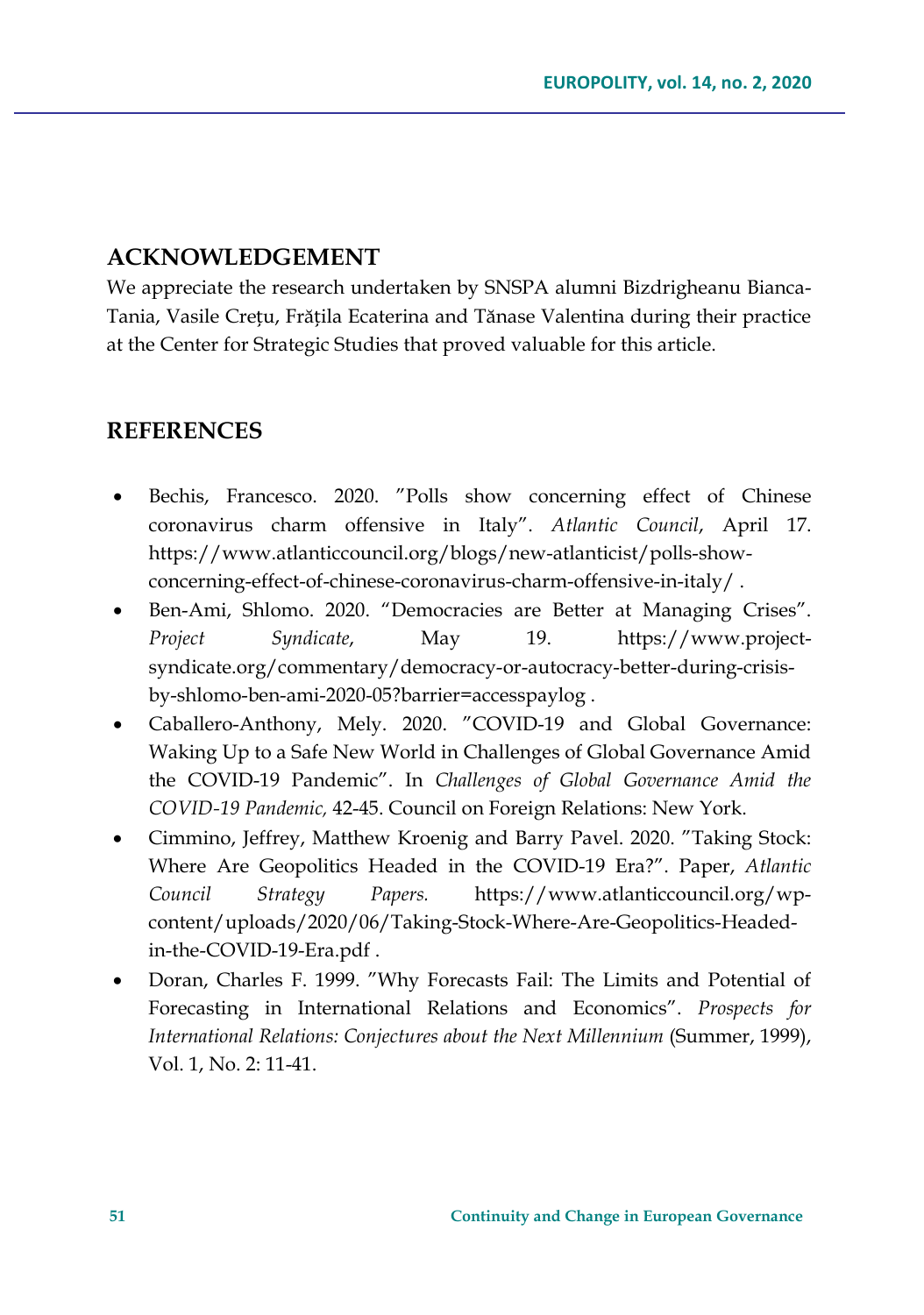- Drezner, Daniel W. 2020. "The Song Remains the Same: International Relations After COVID-19". *International Organization* 74, Supplement 2020: 1-18.
- European Council, 2020. "Infographic EU budget 2021-2027 and recovery plan". https://www.consilium.europa.eu/en/infographics/recovery-planmff-2021-2027/# .
- Infographic EU budget 2021-2027 and recovery plan. 2020. https://www.consilium.europa.eu/en/infographics/recovery-plan-mff-2021-2027/.
- Kleinfeld, Rachel. 2020. "Do Authoritarian or Democratic Countries Handle Pandemics Better?". *Carnegie Endowment for International Peace*, March 31. [https://carnegieendowment.org/2020/03/31/doauthoritarian](https://carnegieendowment.org/2020/03/31/doauthoritarian-or-democratic-countries-handle-pandemics-better-pub-81404)-or[democratic](https://carnegieendowment.org/2020/03/31/doauthoritarian-or-democratic-countries-handle-pandemics-better-pub-81404)-countries-handle-pandemics-better-pub-81404 .
- McDonald, Joe. 2020. "China's economy in worst downturn since '60s in virus battle". *Associated Press*, April 17. <https://apnews.com/article/7cfa063b58a160f94235f35ab614329f> .
- Mearsheimer, John J. 2019. "Bound to fail. The rise and fall of the liberal international order". *International Security*, Vol. 43, No. 4 (Spring 2019): 7– 50.
- National Security Strategy of the United States of America. 2017. [https://www.whitehouse.gov/wp](https://www.whitehouse.gov/wp-content/uploads/2017/12/NSS-Final-12-18-2017-0905.pdf)-content/uploads/2017/12/NSS-Final-12-18-2017-[0905.pdf](https://www.whitehouse.gov/wp-content/uploads/2017/12/NSS-Final-12-18-2017-0905.pdf) .
- Mehta, Seema, Tanjul Saxena and Neetu Purohit. 2020. "The New Consumer Behaviour Paradigm amid COVID-19: Permanent or Transient?". *Journal of Health Management*, 22(2), 291–301.
- Profit.ro. 2020. "În pandemie, 4 din 10 români respondenți unui sondaj șiau redus cheltuielile și 3 din 10 au economisit mai mult". [https://www.profit.ro/profitul](https://www.profit.ro/profitul-tau/in-pandemie-4-din-10-romani-respondenti-unui-sondaj-si-au-redus-cheltuielile-si-3-din-10-au-economisit-mai-mult-19409208)-tau/in-pandemie-4-din-10-romani[respondenti](https://www.profit.ro/profitul-tau/in-pandemie-4-din-10-romani-respondenti-unui-sondaj-si-au-redus-cheltuielile-si-3-din-10-au-economisit-mai-mult-19409208)-unui-sondaj-si-au-redus-cheltuielile-si-3-din-10-au-economisitmai-mult-[19409208](https://www.profit.ro/profitul-tau/in-pandemie-4-din-10-romani-respondenti-unui-sondaj-si-au-redus-cheltuielile-si-3-din-10-au-economisit-mai-mult-19409208) .
- Rough, Peter. 2020. "How China is Exploiting the Coronavirus to Weaken Democracies". *Foreign Policy*, March 25.